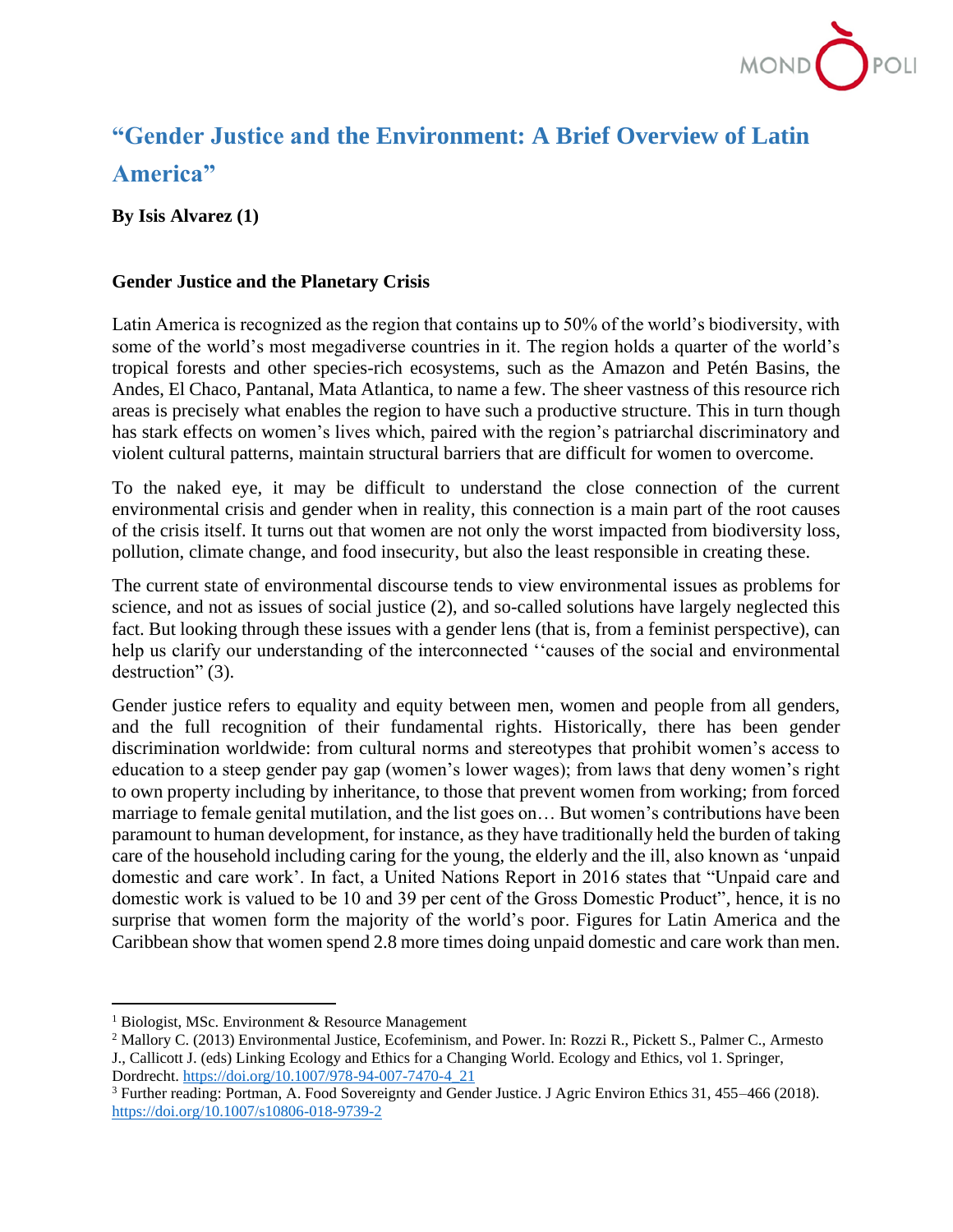As gender justice constitutes an issue of social justice which closely intersects with environmental degradation, eco-feminist theory helps us understand how racism, gender discrimination, and environmental degradation are reinforcing systems of oppression based on a patriarchal system that perpetuates inequality and human disconnection from nature. In such a system, there's a conceptual dichotomy of the 'masculine' as the dominant, and the 'feminine' as subordinate, thus 'Mother Nature' can be subjected to exploitation. This western conception that society dominates nature and that men naturally dominates women, marginalizes both women and nature simultaneously. There's increasing evidence of the interlinkages between planetary health and women's health, for instance, it has been recognized that women are more exposed to toxins, and impacts from pollution including hazardous waste and chemicals, that can be disproportionally harmful to women particularly pregnant women, the fetus as well as breastfeeding women and their babies. Therefore, the moral superiority conveyed to that one who dominates also allows for other injustices based on gender, race, and class to happen. It is important to recognize that this is not mere identity politics but rather a struggle rooted in intersectionality.

Prior to colonization, some societies in Latin America had been matriarchal systems. Afterwards, this changed and the western colonial 'male-thropocentrism' was imposed contributing to disappearing women's valuable knowledge and contributions to biodiversity conservation, food sovereignty, and tackling climate change, among many other indigenous and gender knowledge. For a region whose economy very much depends on natural resources and that is increasingly affected by extractivism - land use change for exploitation, land grabs, evictions, displacement, and violence - not having a voice means even more hurdles for women's empowerment and the realization of their basic human rights.

## **A Gender perspective in Effective Environmental Governance**

It has been recognized that women and men have differentiated roles in the use and management of natural resources, that women are more susceptible to the impacts of climate change and, despite the fact that women constitute most of the world's small-scale food producers, women are more likely to suffer from hunger, malnutrition, and related diseases due to the inequitable distribution of power, which is especially true for the Latin American region according to the United Nations Food and Agriculture Organization (FAO); besides, female-headed households have greater chances of being poor. However, policies behind biodiversity conservation, climate change and food security, have largely excluded this.

Rural women are often more dependent on biodiversity for their livelihoods while men tend to be more involved in the areas related to the commercialization of derived products, such as wood for timber or charcoal. Many indigenous and peasant women and girls in the developing world depend on nature's bounty for their livelihoods as they are in charge of food preparation, seed-keeping, fetching water, gathering medicinal plants, collecting firewood for heat and cooking, as well as collecting non-timber forest products (such as fruits, nuts, fibers). As women and girls spend more time in direct contact with natural resources, they hold important traditional knowledge and can also be the first ones to recognize when a resource has been depleted and/or when changes in the climate have occurred. When access to these resources is limited or denied, women and their families suffer as they would need to walk longer distances to fetch the resources they need, being exposed to other risks such as illness or even violence including rape.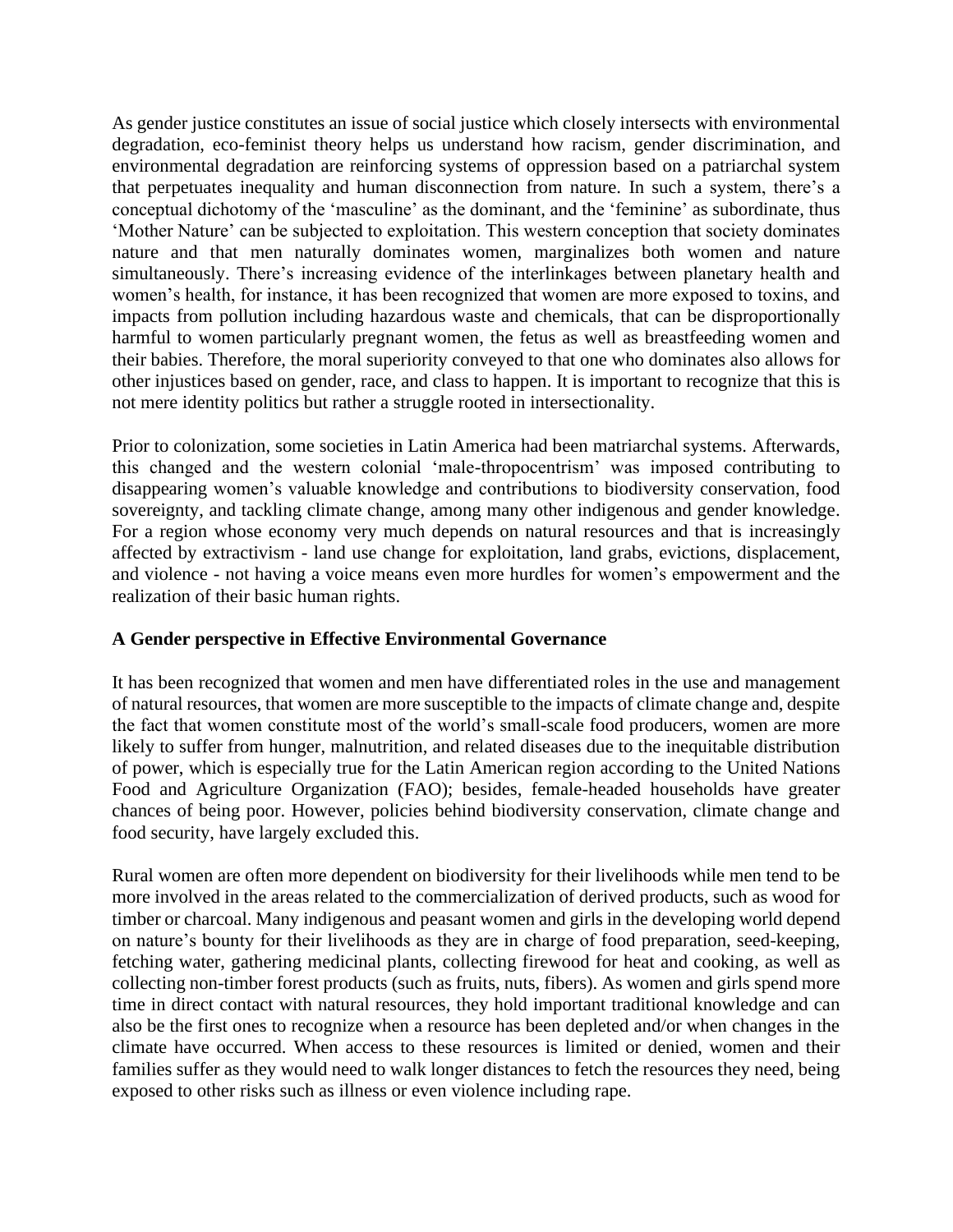Hence, ecosystems' health matters in order to ensure the survival of those who directly depend on it, but land tenure rights also matter. Usually, the land that many women and their families have traditionally worked on doesn't belong to them. Certainly, women have fewer capital assets and fewer land tenure rights, which is one of the main factors that has created a differentiated impact between men and women. Unequal access to ownership and control of natural resources rooted in historic patriarchal systems, contribute to the feminization of poverty and perpetuate gender inequalities. This gender asset gap in Latin America has been particularly significant, and has an important correlation to natural resource governance. Agrarian land distribution in the region has been recognized as the most unequal in the world and, according to OXFAM, one estimate suggests that 1% of farms occupy more than half of all productive land, while 80% of agricultural activities are carried out on small family farms pushed to vulnerable areas that constitute only 13% of the land. The few women who actually own land are still at a disadvantage as they can face more difficulties in enforcing their rights and in finding access to markets, credits and technical assistance.

As women and girls face multiple and intersecting inequalities they have less opportunities for accessing education and thus, often barred from participation in decisions that affect them. In many rural contexts in the Global South, cultural norms and outdated views on women do not allow girls to attend school. Consequently, we have noticed that at meetings held with some communities, men constitute the majority of attendants. In fact, while conducting a project with Tzotzil communities in Chiapas, Mexico, women were only present at one of our different meetings at our own request and since they didn't speak Spanish but their native language, they were automatically excluded both from participating at the meeting itself as well as any subsequent decisions taken. Furthermore, women's husbands, fathers or other family members can prohibit them to attend any meetings or gatherings. This lack of participation often results in decisions that neglect women's needs and aspirations which aggravates the existing power imbalance.

In November 2018, a group of peasant women from Chachirí in Santander-Colombia, won the national first prize in the special Colombian honeys contest (4). This is just one of the results achieved when women manage to overcome the multiple barriers imposed. Behind this prize, there is a story of struggles to defeat stigmatization, a process that showed what women are capable of and the importance of supporting their initiatives. At first, many of these women faced obstacles in order to attend regular meetings or were made fun at for attempting to break cultural norms but nowadays, they serve as an example to their communities and more women and youth are willing to take part of their efforts to pursue 'Buen Vivir' (5).

Women represent around 43% of the agriculture labor force in developing countries and they have a key role in all stages of food production such as seed collection, land preparation, weeding, harvesting and storage, food processing and livestock rearing (in some regions, these last two activities constitute an important source of extra income, actually, it is estimated that almost two-

<sup>4</sup> For further information see<https://globalforestcoalition.org/women-beekepers-flourish-community-conservation/>

<sup>&</sup>lt;sup>5</sup> '*Buen Vivir*' is a pluralistic worldview that's prevalent among indigenous communities across Latin America where women are central for its development; Eduardo Gudynas, reknown analyst of environmental conflicts in the region, explains it as "a decolonial stance that [calls for](http://www.palgrave-journals.com/development/journal/v54/n4/full/dev201186a.html) a new ethics that balances quality of life, democratisation of the state and concern with [biocentric](https://en.wikipedia.org/wiki/Biocentrism_(ethics)) ideals".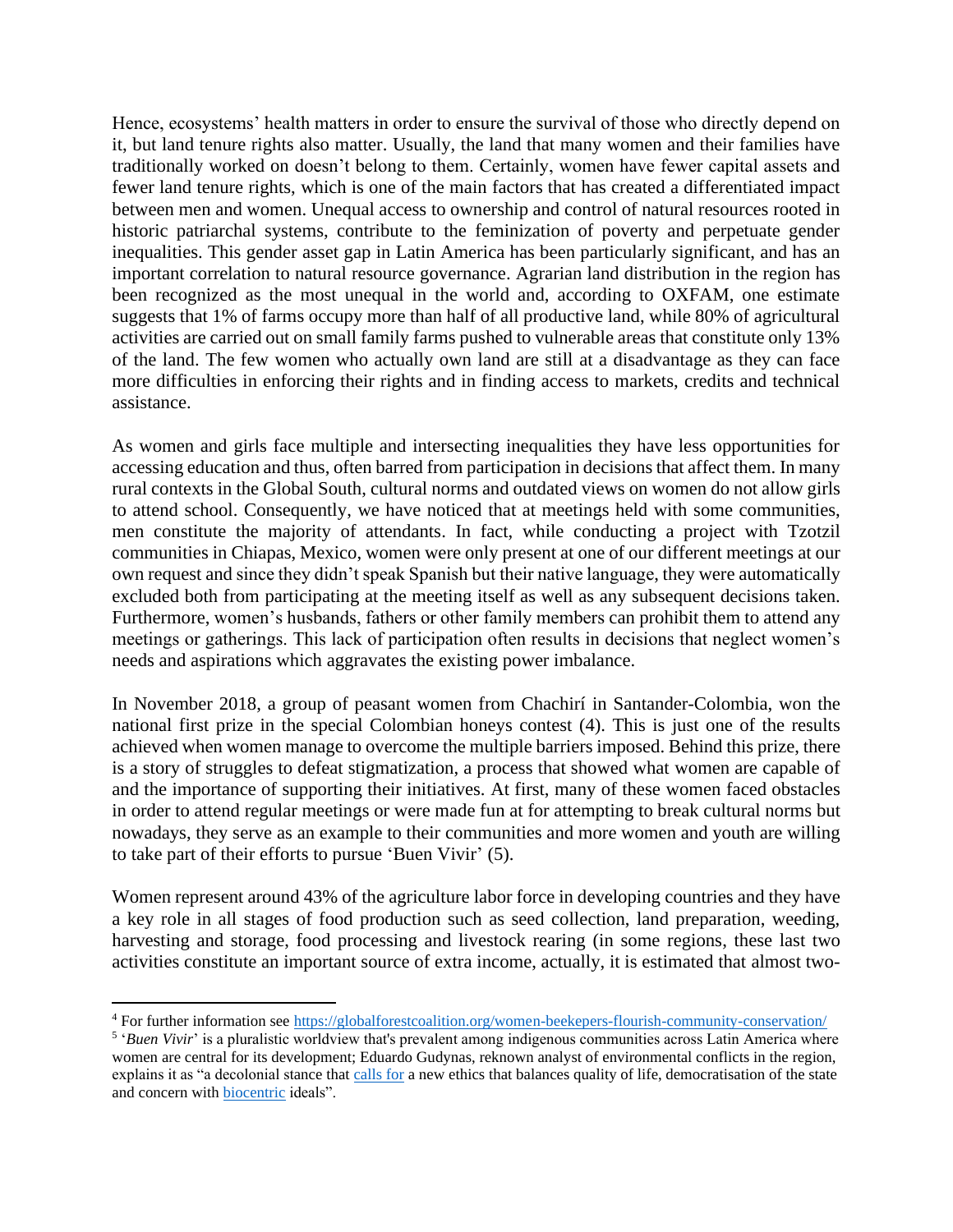thirds of the world's 600 million poor livestock keepers are women). Ancestral practices around food sovereignty in many Latin American communities have placed women at the center; in Amazonian Indigenous communities, women are in charge of the 'Chagra', a piece of land where they cultivate the food and medicinal plants they use and that also serves as a place of spiritual and cultural value. Similarly, in Meso-American communities, women are in charge of the 'Milpa', a pillar for family agriculture where, for centuries, they have preserved their traditional knowledge and their culture fostering seed preservation, soil health and environmental wellbeing, a foundation for their survival.

Agricultural policies have been "gender blind" and women's central role as food producers and caretakers disregarded so far and increasingly, the focus of discussions around food production is directed towards commercial and industrial agriculture, where just a handful of corporations control a significant part of the world's food production, and Latin America offers the clearest and most terrible example of this phenomenon. Many women and girls in indigenous and rural communities in South America have faced the impacts of land grabbing as the concentration of land for soy, sugar cane, palm oil, livestock and other commodities' production displaces both communities and opportunities for subsistence farming. In such situations, women have been at the forefront of struggles against corporate control claiming social justice, including climate and gender justice. Women in Paraguay offer a good example of such resistance. In the face of increasing deforestation, land grabbing, and pollution caused by the vast agro-industrial expansion of soy monocultures and beef production for exports, women groups from different organizations defending peasant rights have been working together to protect their livelihoods (6). They have been confronting the police or other violent security forces and have been persecuted and criminalized for defending their territories and claiming their right to food sovereignty. Displacement and evictions put women in greater situations of domestic violence, and other forms of violence against women; pesticide spraying has reached neighboring communities getting them sick increasing women and girls care work burden, and in some instances, pesticide residues from aerial spraying have killed some community members including children. Silvino Talavera was an 11-year old boy from Paraguay when he was accidentally sprayed with pesticides while passing near a soy field. He died a few days later due to poisoning.

There is increased awareness of the vulnerability of women in the face of climate change: indigenous and peasant women must adapt to declining water supplies, climate variability, natural disasters, pest outbreaks, changing precipitation patterns and other impacts of climate change on crop production; during extreme weather events, more women die than men (or die at a younger age) because of a variety of factors, including gender discrimination and cultural factors, such as not knowing how to swim, and lack of access to resources and information for example. According to the World Bank, Latin America is one of the most vulnerable regions to the effects of climate change with an important economic impact that could reach up to \$100,000 million dollars annually by 2050. Women in the region have been leading the struggle to demand climate justice; from the Peruvian Andes where women have been resorting to ancestral knowledge recovering seed varieties that could cope better with changes in the weather, to women from the Landless movement (MST) in Brazil that have been fiercely protesting and opposing corporations responsible for exacerbating greenhouse gas emissions and thus, climate change.

<sup>6</sup> See photoessay via https://globalforestcoalition.org/paraguay-cas-photo-essay/